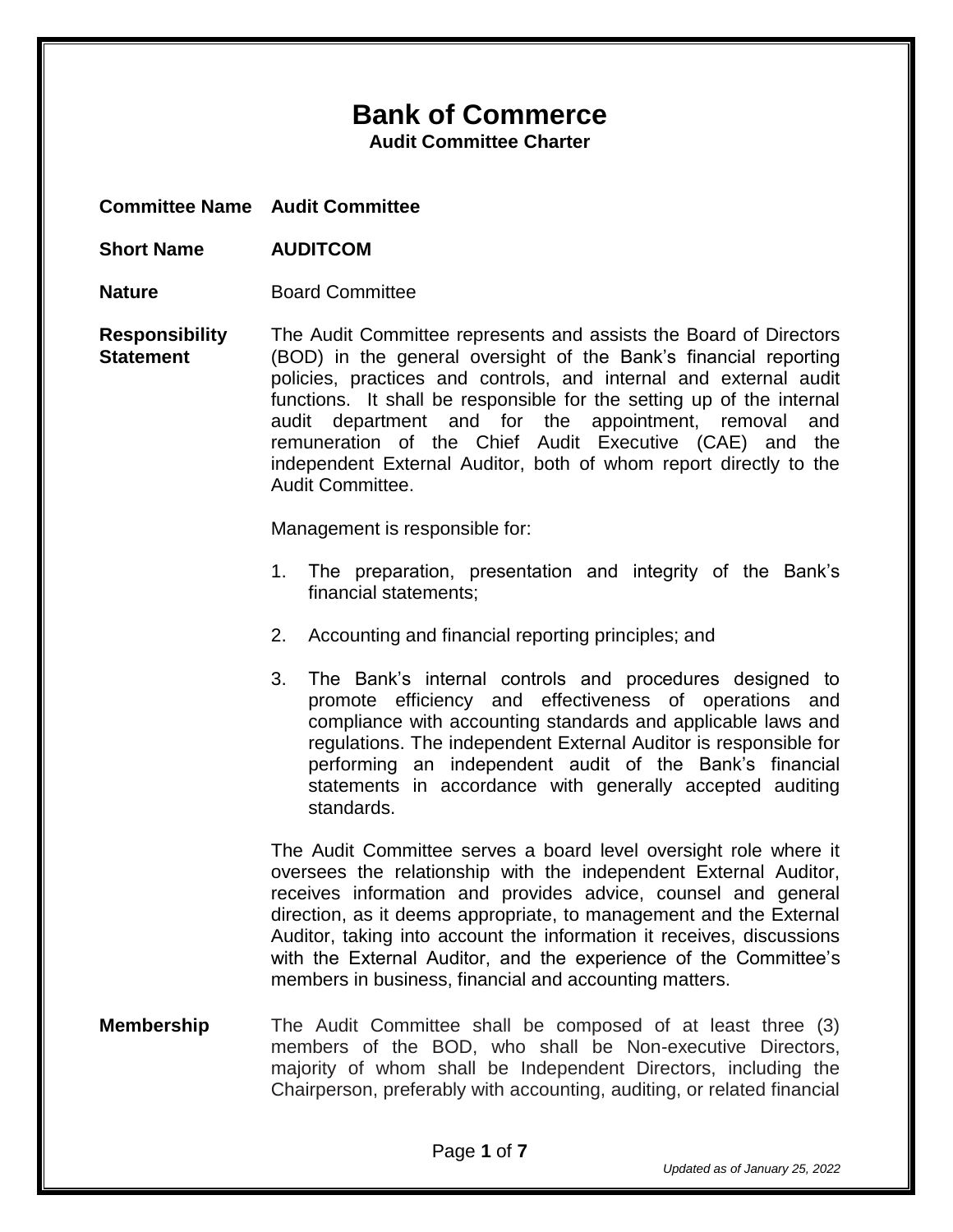|                                              | management expertise or experience commensurate with the size,<br>complexity of operations and risk profile of the Bank. The Audit<br>Committee shall have access to independent experts who can assist<br>in carrying out its responsibilities.                                                                                  |
|----------------------------------------------|-----------------------------------------------------------------------------------------------------------------------------------------------------------------------------------------------------------------------------------------------------------------------------------------------------------------------------------|
|                                              | The Chairperson of the Audit Committee shall not be the<br>Chairperson of the BOD or of any other board-level committees. The<br>Chief Executive Officer (CEO), Chief Financial Officer (CFO) and/or<br>Treasurer, or officers holding equivalent positions, shall not be<br>appointed as members of the Audit Committee.         |
| Composition,                                 | See <b>Membership</b> for Composition and Qualifications.                                                                                                                                                                                                                                                                         |
| <b>Qualifications</b><br>and Voting          | Actions are decided en banc through resolutions put forth and<br>seconded by the Committee members present during the meeting.                                                                                                                                                                                                    |
| <b>Duties and</b><br><b>Responsibilities</b> | The Audit Committee will carry out the following responsibilities:                                                                                                                                                                                                                                                                |
|                                              | <b>Financial Reporting</b>                                                                                                                                                                                                                                                                                                        |
|                                              | 1. Oversee the financial reporting process, practices, and controls.<br>It shall ensure that the reporting framework enables the<br>generation and preparation of accurate and comprehensive<br>financial information and reports.                                                                                                |
|                                              | 2. Review significant accounting and reporting issues<br>and<br>understand the impact on the financial statements, such as:                                                                                                                                                                                                       |
|                                              | Complex or unusual transactions and highly judgmental<br>a.<br>areas;                                                                                                                                                                                                                                                             |
|                                              | b. Major business transactions (other than deposits and loans)<br>that have significant financial impact to the Bank;                                                                                                                                                                                                             |
|                                              | Major issues regarding accounting principles and financial<br>c.<br>statement presentations, including any significant changes in<br>the Bank's selection or application of accounting principles;                                                                                                                                |
|                                              | The effect of regulatory and accounting initiatives, as well as<br>d.<br>off-balance sheet structures, on the financial statements of<br>the Bank;                                                                                                                                                                                |
|                                              | Write-off of assets.<br>е.                                                                                                                                                                                                                                                                                                        |
|                                              | 3. Review analyses prepared by Management and/or the External<br>Auditor setting forth significant financial reporting issues and<br>judgments made in connection with the preparation of the<br>financial statements, including analyses of the effects of<br>alternative financial reporting standards or accounting principles |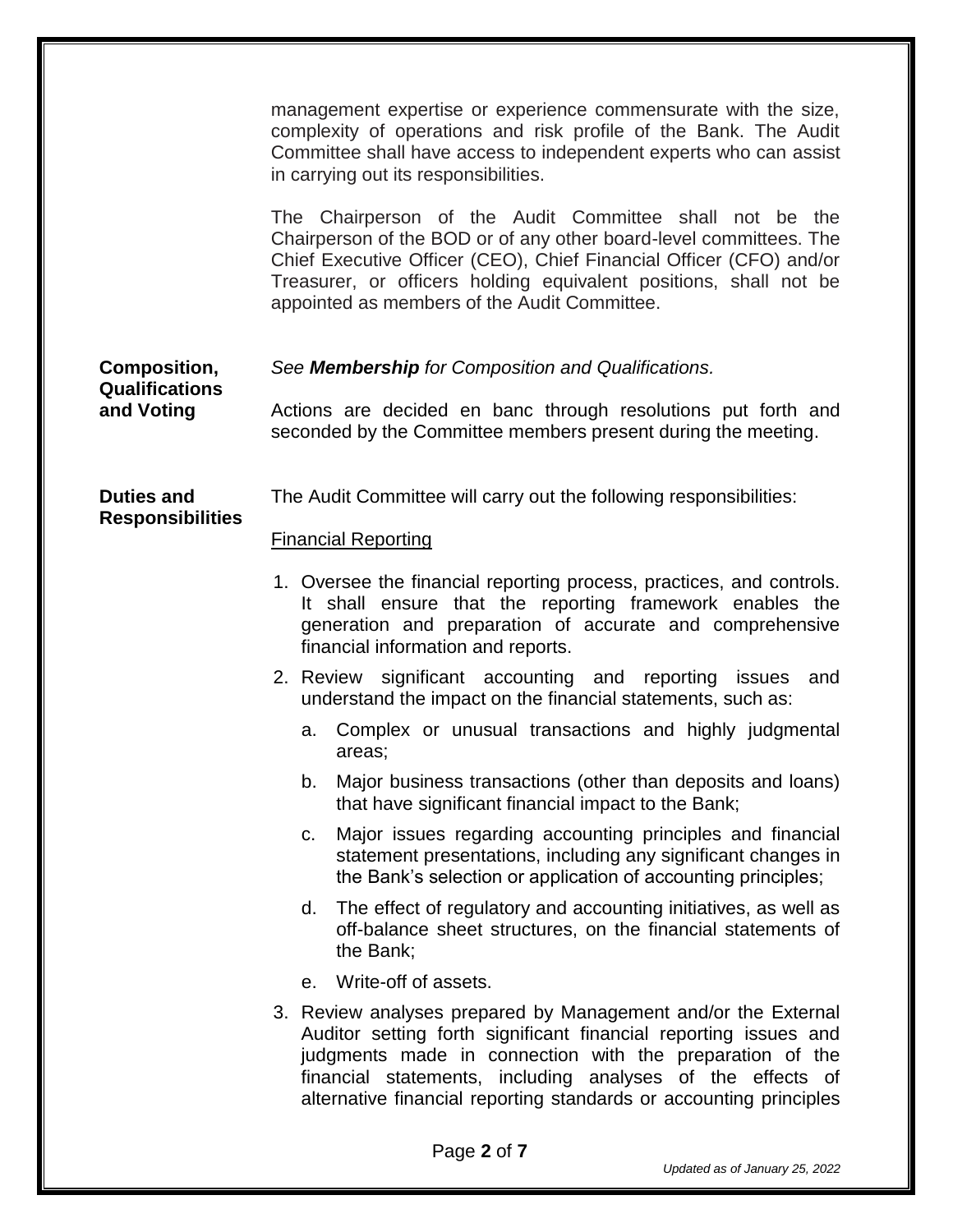and methods on the financial statements.

- 4. Review with Management and the External Auditor the results of the audit, including any difficulties encountered. This review will include any restrictions on the scope of the independent External Auditor's activities or on access to requested information, and any significant disagreements with Management.
- 5. Discuss the annual audited financial statements with External Auditor and monthly financial statements with Management and the Internal Auditors, including Bank disclosures.
- 6. Review disclosures made by the CEO and the CFO about significant deficiencies in the design or operation of internal controls or any fraud that involves Management or other employees who have a significant role in the Bank's internal controls.
- 7. Review with Management the movement in Real and Other Properties Acquired (ROPA) /Non-Current Assets Held for Sale and approve high-value or bulk sale, special pricing and discount schemes for the purpose of expediting the sale/disposal of ROPA.
- 8. Review and approve additions to or reversal of provisions related to (but not limited to):
	- a. Expected credit losses based on the results of the Bank's currently-approved methodology;
	- b. Allowance for probable losses (APL) on Other Assets (such as Meralco deposits, utility deposits and lease arrangement deposits), with P/L impact of Php1 million and above based on the result of the review of such assets by the Finance & Controllership Group (FCG) and after initial approval of and endorsement by the Senior Executive Team (SET) to the Audit Committee.

Adjustments on APL on Other Assets that are below Php1 million will be approved by Management but FCG will report such items for notation during the Audit Committee meeting.

The approving authorities for adjustments on APL on Other Assets will therefore be as follows: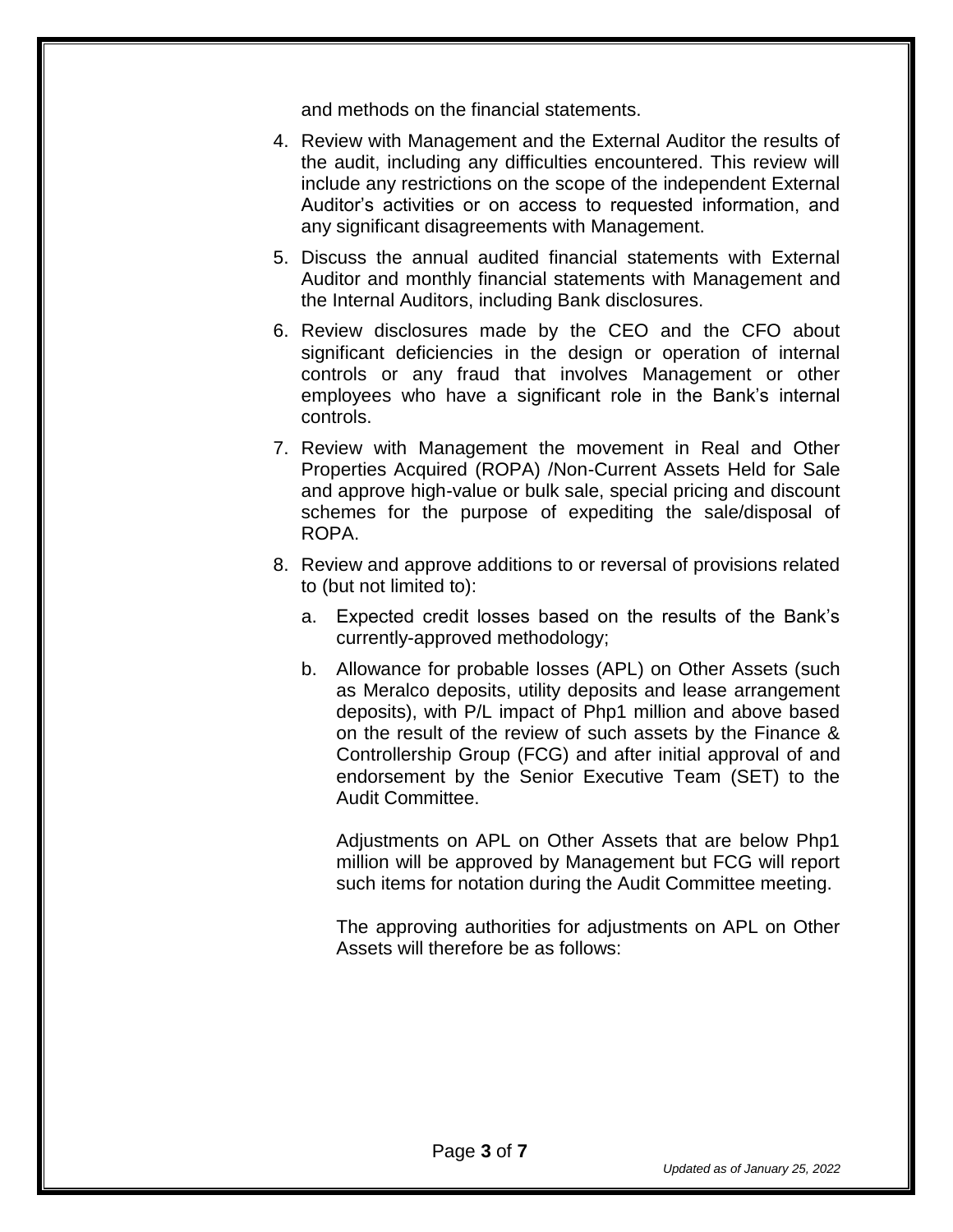| Amount                                     | <b>Approving Authority</b> |
|--------------------------------------------|----------------------------|
| Up to Php 200,000                          | CFO                        |
| Above Php 200,000 to less than Php 500,000 | President or CEO           |
| Php 500,000 to less than Php 1,000,000     | SET                        |
| Php 1,000,000 and above                    | Audit Committee            |

# Internal Control

- 1. Monitor and evaluate the adequacy and effectiveness of the Bank's internal control system, including information technology security and control.
- 2. Understand and approve the scope of internal and External Auditor's review of internal control over financial reporting, and obtain reports on significant findings and recommendations, together with Management's responses.

## **Internal Audit**

- 1. Review with the CAE and approve the internal audit charter, plans, scope, budget, frequency, activities, staffing, and organizational structure of the internal audit function, including subsequent changes.
- 2. Receive key audit reports and ensure that senior Management is taking necessary corrective actions in a timely manner to address the weaknesses, fraud, non-compliance with policies, laws and regulations and other issues identified by Internal Auditors. Ensure that significant matters are reported to the BOD.
- 3. Ensure there are no unjustified restrictions or limitations to the scope of the internal audit activity, and that the internal audit function maintains an open communication with senior management, the Audit Committee, External Auditor, and the supervisory authority.
- 4. Review and concur in the appointment, replacement, transfer, resignation, or dismissal of the CAE and Department Heads of the Internal Audit Division.
- 5. Report the annual performance appraisal of the CAE to the BOD, as well as recommend the annual remuneration of the CAE and Department Heads of the Internal Audit Department for approval of the BOD.
- 6. Review and monitor the effectiveness of the internal audit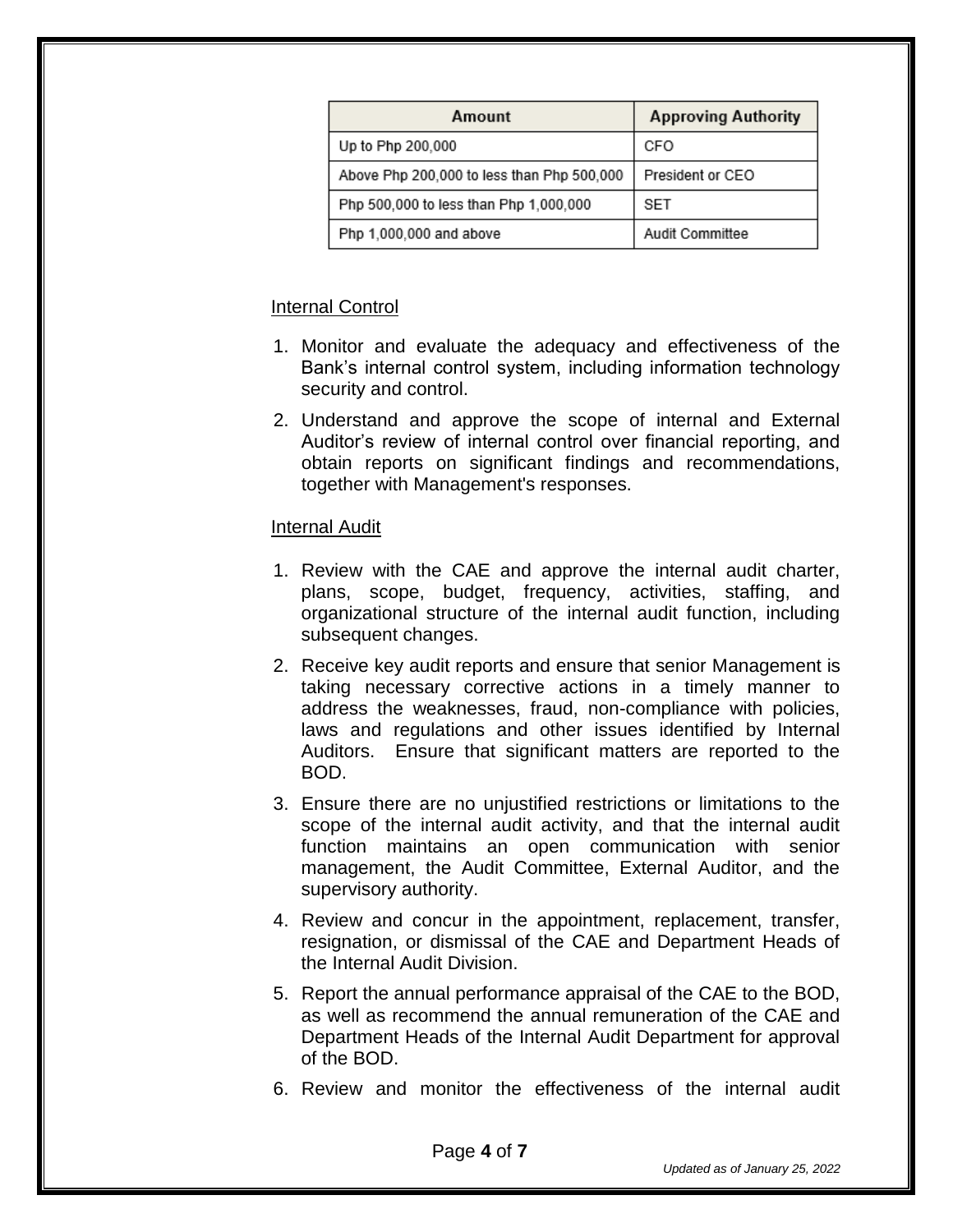function, including compliance with the Institute of Internal Auditors' International Standards for the Professional Practice of Internal Auditing (ISPPIA) and IT audit-related standards issued by Information Systems Audit and Control Association (ISACA) such as COBIT 2019, Information Technology Assurance Framework (ITAF) 4th edition, and Risk IT Framework, 2nd edition.

- 7. On an ad hoc basis, meet separately in executive sessions, through the Chairman or plenary sessions, with the CAE and/or the CFO to discuss any matters that the Audit Committee or Internal Audit believes should be discussed privately.
- 8. Commission an assessment team outside of the organization to conduct an independent quality assurance review of the internal audit function at least every five (5) years.

## External Audit

- 1. Review the appointment, fees and replacement of External Auditor.
- 2. Review and approve the engagement contract and ensure that the External Auditor's proposed audit scope and approach cover areas specifically prescribed by the Securities and Exchange Commission, Bangko Sentral ng Pilipinas and other regulators.
- 3. Review the performance of the External Auditor, including coordination of audit effort with Internal Audit.

#### Internal Audit Service Providers

- 1. Ensure the independence of the internal audit service providers.
- 2. Report to the BOD on the status of accomplishments of the outsourced internal audit activities, including significant findings noted during the conduct of the internal audit.
- 3. Ensure that the internal audit service provider comply with sound internal auditing standards such as the ISPPIA and other supplemental standards issued by regulatory authorities/government agencies, as well as with relevant code of ethics.
- 4. Ensure that the audit plan to be carried out by the internal audit service provider is aligned with the overall plan strategy and budget of the Bank and is based on a robust risk assessment.
- 5. Ensure that the internal audit service provider has adequate human resources with sufficient qualifications and skills necessary to accomplish the internal audit activities.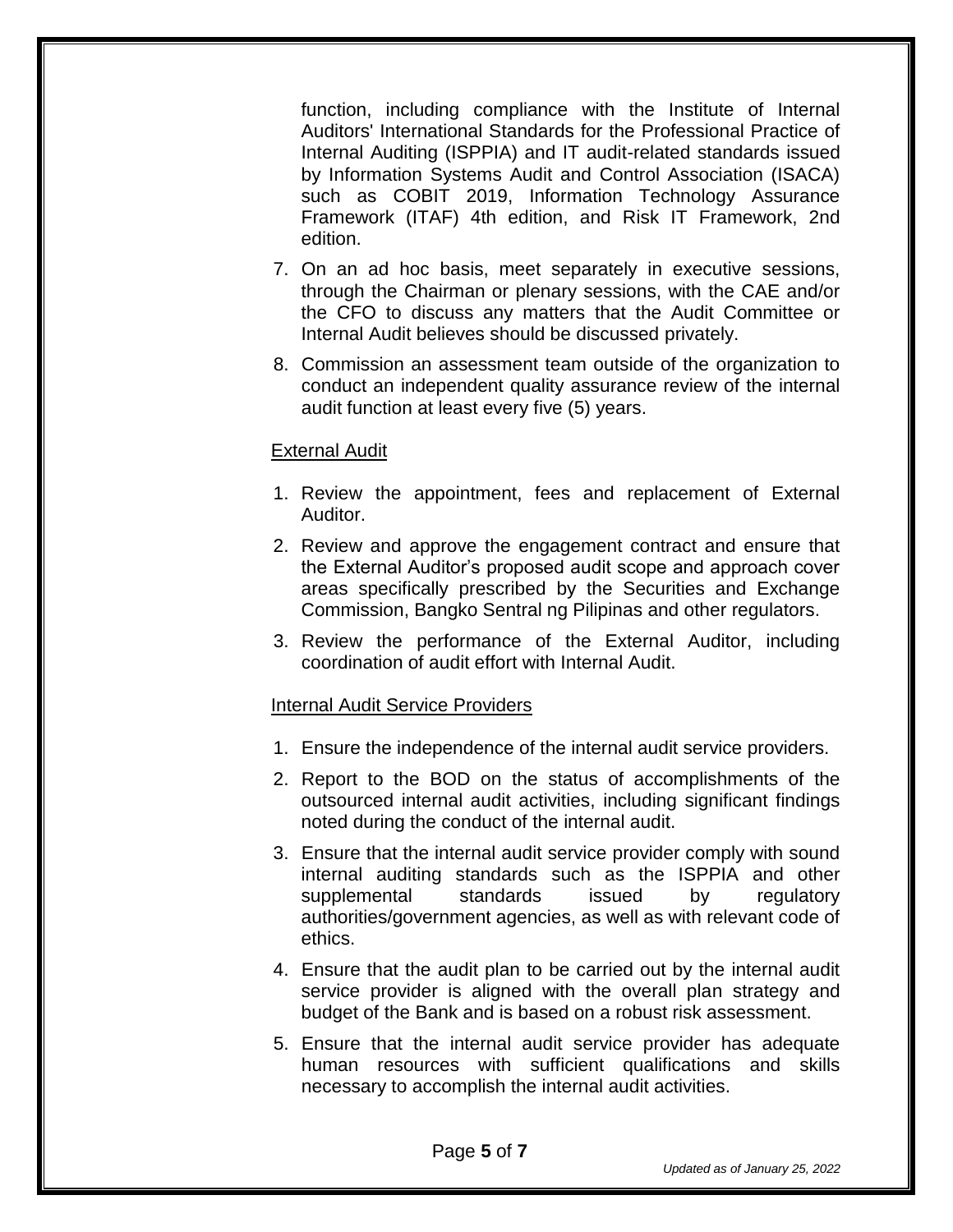#### Other Responsibilities

- 1. Establish and maintain whistleblowing mechanism by which officers and staff shall, in confidence, raise concerns about possible improprieties or malpractices in matters of financial reporting, internal control, auditing or other relevant issues and ensure that arrangements are in place for the independent investigation, appropriate follow-up action, and subsequent resolution of complaints.
- 2. Review procedures for:
	- a. The receipt, retention and treatment of complaints received regarding accounting and internal controls;
	- b. The confidential, anonymous submission by employees of concerns regarding questionable accounting or auditing matters;
	- c. The process for communicating the Code of Conduct to Bank's personnel, and for monitoring compliance therewith.
- 3. Discuss with management the major policies of the Bank with respect to risk assessment and risk management.
- 4. Direct investigations of any matter within its terms of reference, with full access to and cooperation by Management and full discretion to invite any Director or executive officer to attend any Audit Committee meetings, and ensure that adequate resources are provided to enable it to effectively discharge its functions.
- 5. Ensure that a review of the effectiveness of the Bank's internal controls, including financial, operational and compliance controls, and risk management, is conducted at least annually.
- 6. Review and assess the adequacy of the Audit Committee charter annually, request Board approval for proposed changes, and ensure appropriate disclosure as may be required by law or regulation.
- 7. Confirm annually that all responsibilities outlined in this charter have been carried out. Evaluates the Committee's and individual members' performance at least annually.
- 8. Perform other activities related to this charter as requested by the Board.

**Meeting Schedule** The Audit Committee will meet monthly, at least twelve (12) times a year, with authority to convene additional meetings, as circumstances require. The meetings may be conducted through modern technologies such as, but not limited to, teleconferencing and video-conferencing, as long as the committee members